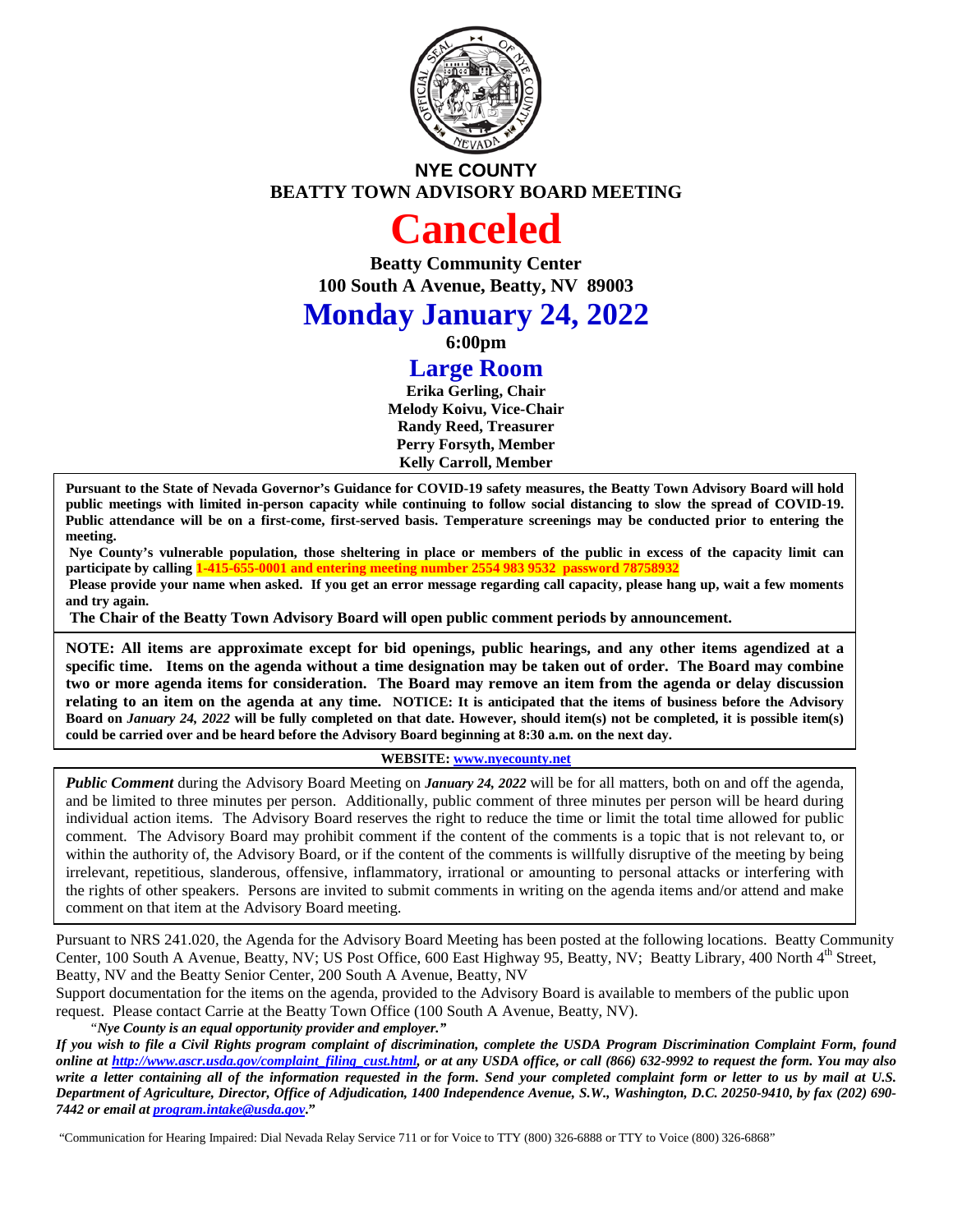### **ITEM # SUBJECT January 24, 2022**

Erika Gerling, Chair Melody Koivu, Vice-Chair Randy Reed, Treasurer Perry Forsyth, Member Kelly Carroll, Member

> **Special Note: Any member of the public who is disabled and requires accommodation or assistance at this meeting is requested to notify the Beatty Town Office in writing or call 775-553-2050 prior to the meeting.**

#### **NOTICE OF TIMED AGENDA ITEMS**

#### **BEATTY TOWN ADVISORY BOARD**

- **1. Pledge of Allegiance**
- **2. GENERAL PUBLIC COMMENT (Three-minute time limit per person.) Action will not be taken on the matters considered during this period until specifically included on an agenda as an action item.**
- **3. Approval of the Agenda for the Beatty Town Advisory Board meeting of January 24, 2022**
- **4. For Possible Action – Approval of the Meeting Minutes dated; October 25, 2021 and November 8, 2021**
- **5. For Possible Action - Emergency Items**
- **6. Board Member's Comments (This item limited to announcements or topics/issues proposed for future workshops/agendas)**
- **7. Consent Agenda Items – These are items that Staff recommends for approval. The Board reserves the right to move any consent agenda item to the regular segment of the agenda should issues arise that need to be addressed.** 
	- a. For Possible Action Discussion of any item from the Consent Agenda Items that needs review before a decision is made.
	- b. For Possible Action Approval of Town Vouchers

#### **8. Reports (informational only)**

- i. Beatty Solar Project Subcommittee
- ii. Secretary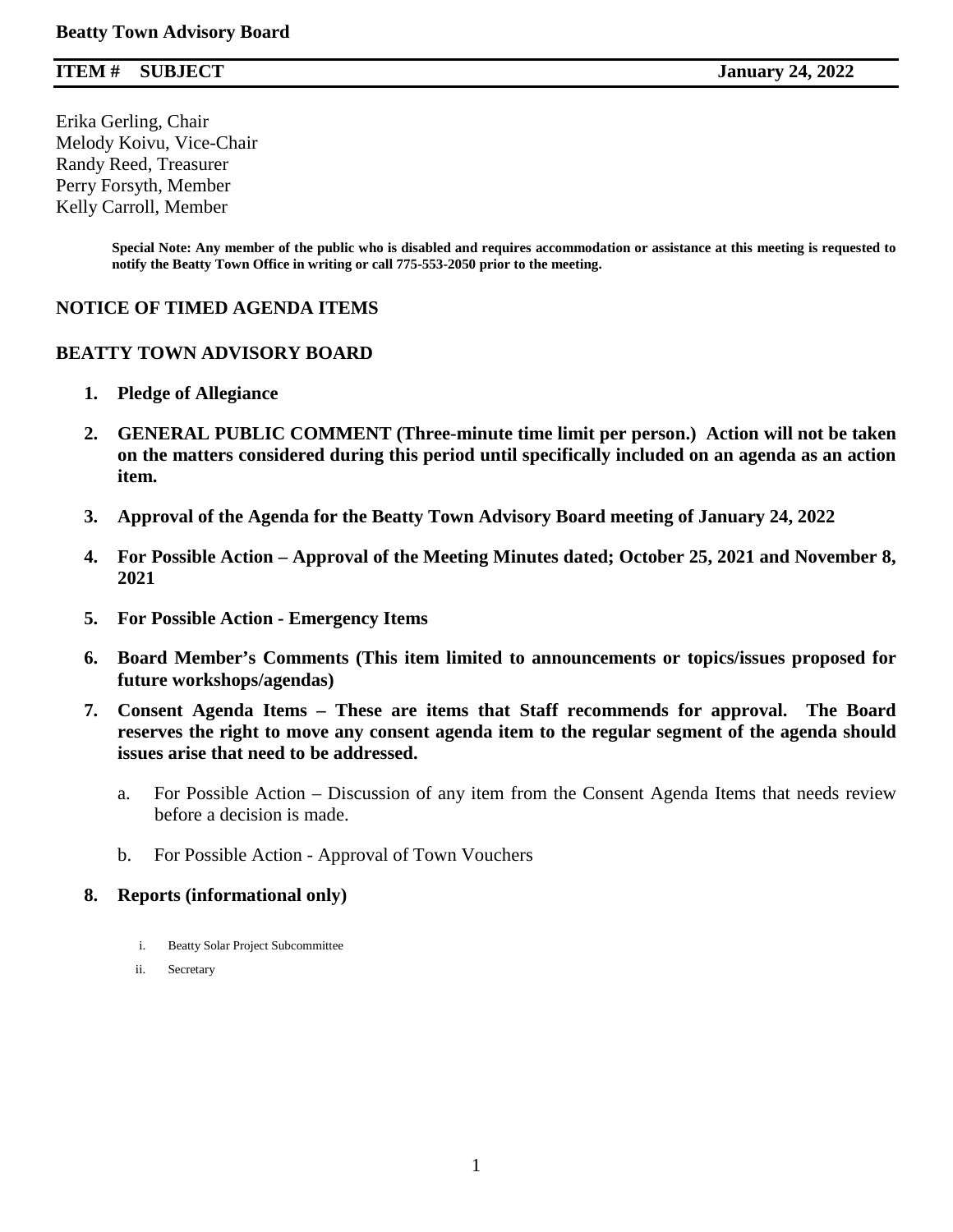- **9. General Business**
	- **a. For Possible Action – Discussion, deliberation and decision to approve sending a letter to the Bureau of Land Management requesting they decline to move EDF Renewables Development, Inc. SB Solar Project forward in the permitting process or assign the project a low priority status. – Beatty Solar Project Subcommittee**
	- **b. For Possible Action – Discussion, deliberation and decision to take steps to confirm the distance of the light trespass from the Family Dollar lights, that they do not encroach on areas outside of their property. – Rupert Bragg-Smith**
- **10. GENERAL PUBLIC COMMENT (Three-minute time limit per person.) Action will not be taken on the matters considered during this period until specifically included on an agenda as an action item.**
- **11. Adjournment**